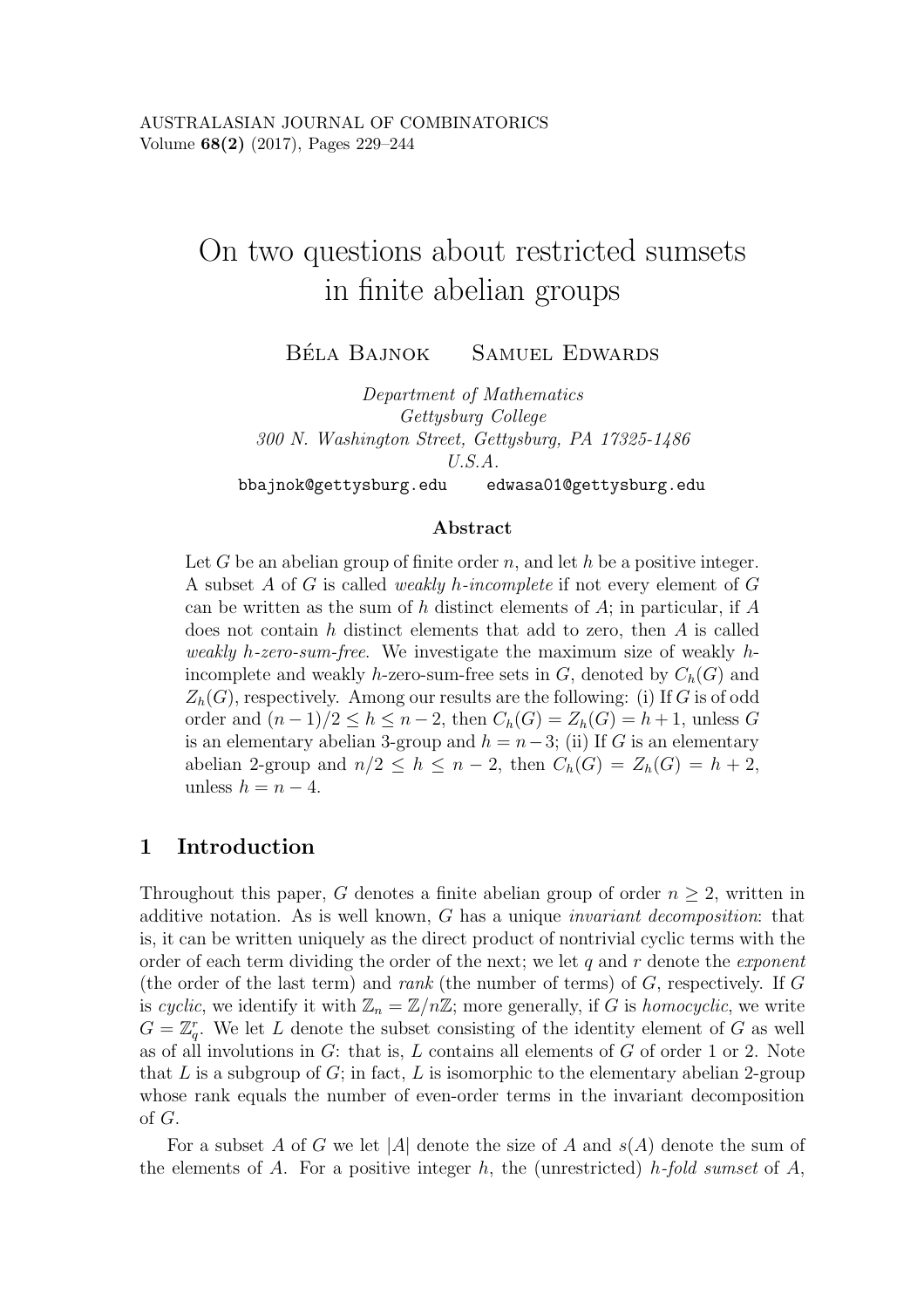denoted by *hA*, is the collection of all elements of *G* that can be written as the sum of *h* (not necessarily distinct) elements of *A*, and the *h-fold restricted sumset* of *A*, denoted by *h*ˆ*A*, consists of the elements of *G* that can be written as the sum of *h* distinct elements of *A*.

Many questions in additive combinatorics focus on properties of sumsets; for example: How large can a subset of *G* be without its sumset yielding all of *G*? While the answer to this question is solved for unrestricted sumsets (see Theorem 2.1 below), we know much less about restricted sumsets. The two questions we address in this paper are as follows:

- How large can a subset A of G be if  $h \hat{A} \neq G$ ?
- How large can a subset *A* of *G* be if  $0 \notin h^A$ ?

In particular, we are interested in finding the quantities

$$
C_h(G) = \max\{|A| \mid A \subseteq G, h \land A \neq G\}
$$

and

$$
Z_h(G) = \max\{|A| \mid A \subseteq G, 0 \notin h \land A\}.
$$

We say that a subset A of G is *weakly*  $h$ *-incomplete* if  $h \hat{A} \neq G$  and that A is *weakly h*-zero-sum-free if  $0 \notin h^A$ .

These questions can be traced back to the paper [6] of Erdős and Heilbronn, and variations have been investigated by several authors, including Balandraud [4]; Gao and Geroldinger [8]; Lev [12]; Nguyen, Szemerédi, and Vu [13]; and Nguyen and Vu [14]. (The terms '*h*-incomplete' and '*h*-zero-sum-free' have been used in the literature, though we added the word 'weakly' to signify the fact that we are considering restricted sumsets.)

One particularly well-researched special case is the problem of finding the largest weakly 3-zero-sum-free sets in the elementary abelian 3-group  $\mathbb{Z}_3^r$ , as it corresponds to *cap sets* in affine geometry; see [9] by Gao and Thangadurai and its references for  $r \leq 5$  and [15] by Potechin for the case  $r = 6$ . The fact that  $Z_3(\mathbb{Z}_3^r)$  is only known for  $r \leq 6$  cautions us about the extreme difficulty of these questions; in his blog [17], Tao writes "Perhaps my favourite open question is the problem on the maximal size of a cap set."

At the present time, the only type of group for which  $Z_h(G)$  and  $C_h(G)$  are known for every value of *h* is the cyclic group of prime order, and this is due to the fact this is the only case when tight lower bounds for the size of *h*-fold restricted sumsets are known. Namely, solving a thirty-year open question of Erdős and Heilbronn, in 1994 Dias Da Silva and Hamidoune [5] proved that in the cyclic group of prime order *p*, for any nonempty subset *A* and positive integer  $h \leq |A|$  we have

$$
|h \hat{ } \, A| \ge \min\{p, h|A| - h^2 + 1\}.
$$

(Soon after, Alon, Nathanson, and Ruzsa provided a different proof; cf. [1] and [2].) The fact that this bound is tight can be seen by realizing that equality holds when *A*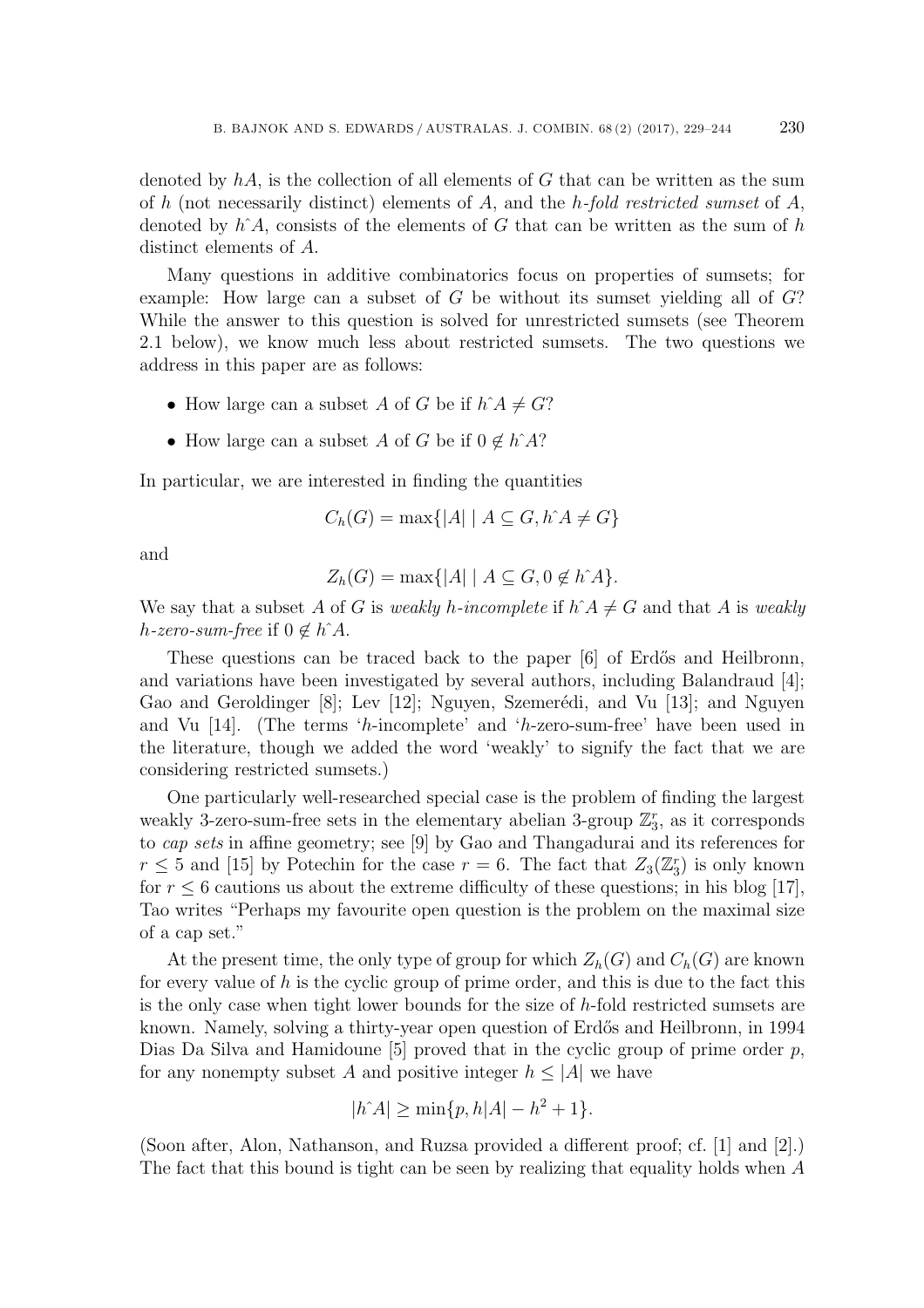is an interval (or, more generally, an arithmetic progression): one can readily verify that if *A* is an interval of size *m* in  $\mathbb{Z}_p$  (with  $m \geq h$ ), then  $h \hat{A}$  is an interval of size min $\{p, hm-h^2+1\}$ . Consequently, in  $\mathbb{Z}_p$ , the maximum size of a weakly *h*incomplete set is given by the largest integer *m* for which  $hm - h^2 + 1$  is less than *p*, or  $m = \lfloor (p-2)/h \rfloor + h$ . Furthermore, for this value of *m*, assuming also that  $h < p$ , we can choose an interval *A* in  $\mathbb{Z}_p$  of size *m* for which the interval  $h \hat{A}$  avoids zero. Therefore, we have the following:

**Theorem 1.1** *For any prime p and positive integer*  $h \leq p-1$  *we have* 

$$
C_h(\mathbb{Z}_p) = Z_h(\mathbb{Z}_p) = \lfloor (p-2)/h \rfloor + h.
$$

We make the following observation: When

$$
(p-1)/2 \le h \le p-2,
$$

then  $|(p-2)/h|=1$ , and thus

$$
C_h(\mathbb{Z}_p) = Z_h(\mathbb{Z}_p) = h + 1.
$$

One goal of this paper is to prove that the same equations hold in almost every group of odd order. Namely, we prove the following: If *G* is a group of odd order *n* that is not an elementary abelian 3-group, and *h* is an integer with

$$
(n-1)/2 \le h \le n-2,
$$

then

$$
C_h(G) = Z_h(G) = h + 1.
$$

More generally:

**Theorem 1.2** *Let G be an abelian group of order n and exponent q, and suppose that its subgroup of involutions L has order l. Then for every integer h with*

$$
(n+l)/2 - 1 \leq h \leq n-2
$$
,

*we have*

$$
C_h(G) = Z_h(G) = h + 1,
$$

*with the following two exceptions:*

- *If*  $h = n 3$  *and*  $q = 3$ *, then*  $C_h(G) = h + 1$  *and*  $Z_h(G) = h$ *.*
- *If*  $h = n 2$ ,  $l = 2$ , and  $q \equiv 2 \mod 4$ , then  $C_h(G) = h + 1$  and  $Z_h(G) = h$ .

Note that Theorem 1.2 is vacuous if (and only if) *G* is an elementary abelian 2-group; for this case we have the following result: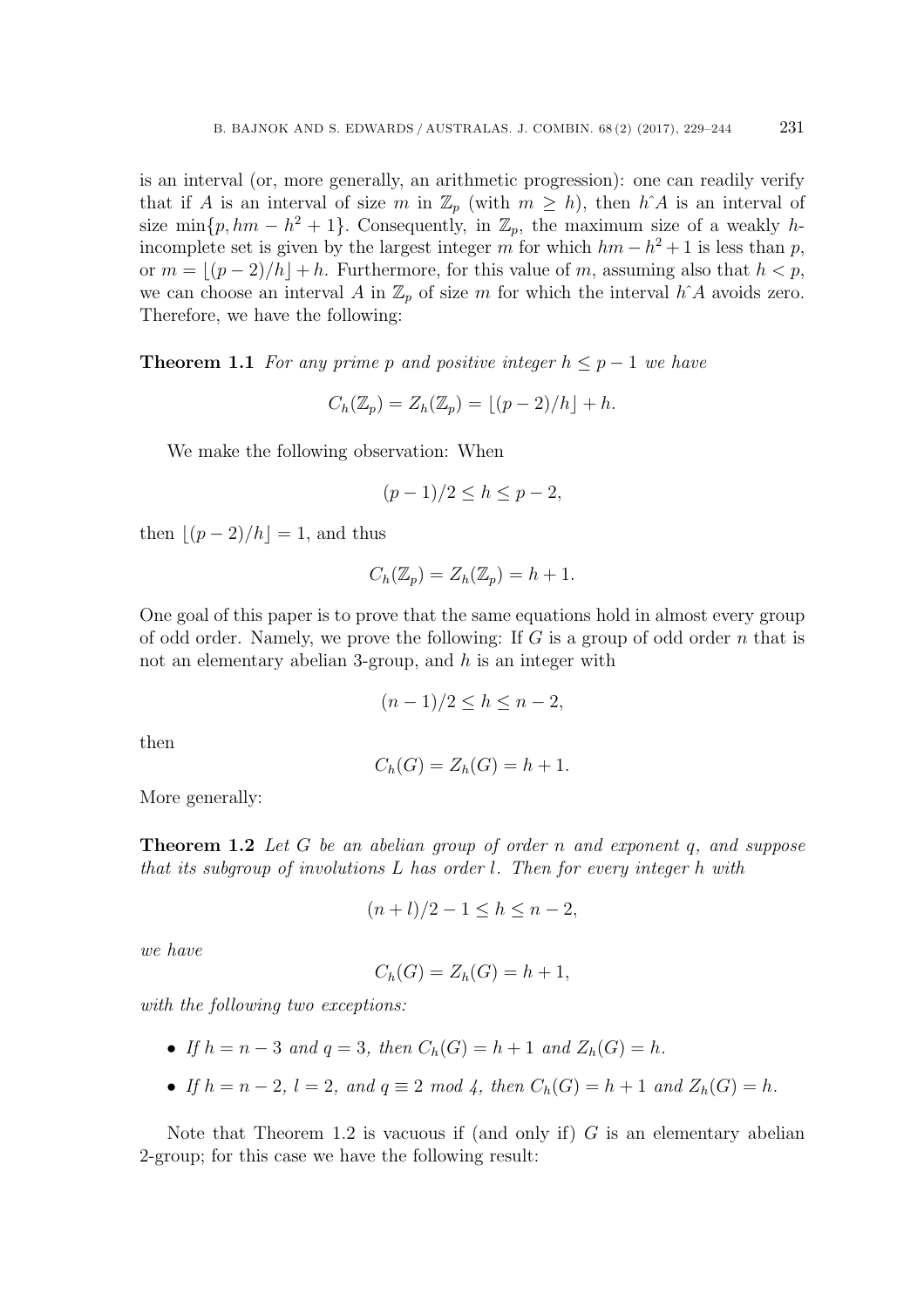**Theorem 1.3** Let G be an elementary abelian 2-group of order  $n = 2^r$ , and suppose *that h is an integer with*

$$
n/2 - 1 \le h \le n - 2.
$$

*Then*

$$
C_h(G) = Z_h(G) = h + 2,
$$

*except when*  $h = n - 4$ *, in which case*  $C_h(G) = h + 2$  *and*  $Z_h(G) = h$ *.* 

Given our theorems above—as well as related results such as those in [13] by Nguyen, Szemerédi, and Vu—we may get the impression that  $C_h(G)$  and  $Z_h(G)$  are usually equal or that at least they are close to one another. The following example shows that, actually,  $C_h(G)$  and  $Z_h(G)$  may be arbitrarily far from one another.

We say that an *m*-subset *A* of *G* is a *weak Sidon set* in *G*, if 2ˆ*A* has size exactly  $\binom{m}{2}$ ; in other words, if no element of *G* can be written as a sum of two distinct elements of *A* in more than one way (not counting the order of the terms). Weak Sidon sets were introduced and studied by Ruzsa in [16]; though the same concept under the name "well spread set" was investigated earlier; cf. [10] and [11].

**Proposition 1.4** *Let G be an elementary abelian* 2*-group. Then a subset A of G is weakly* 4*-zero-sum-free if, and only if, it is a weak Sidon set.*

*Proof:* Let us suppose first that *A* is weakly 4-zero-sum-free in *G*, and that  $a_1 + a_2 =$  $a_3 + a_4$  for some elements  $a_1, a_2, a_3$ , and  $a_4$  of *A* with  $a_1 \neq a_2$  and  $a_3 \neq a_4$ . We then have

$$
a_1 + a_2 + a_3 + a_4 = 0,
$$

which can only happen if the four terms are not pairwise distinct. By our assumption, this leads to  $\{a_1, a_2\} = \{a_3, a_4\}$ , which proves that *A* is a weak Sidon set in *G*. The other direction is similar.  $\Box$ 

According to Proposition 1.4, if *A* is a weakly 4-zero-sum-free subset of size *m* in an elementary abelian 2-group *G* of order  $n = 2<sup>r</sup>$ , then

$$
\binom{m}{2} \leq n.
$$

On the other hand, we clearly have  $C_4(G) \geq n/2$ . This yields the following result:

**Proposition 1.5** *Let G be an elementary abelian* 2*-group of rank r. We then have*

$$
\lim_{r \to \infty} (C_4(G) - Z_4(G)) = \infty.
$$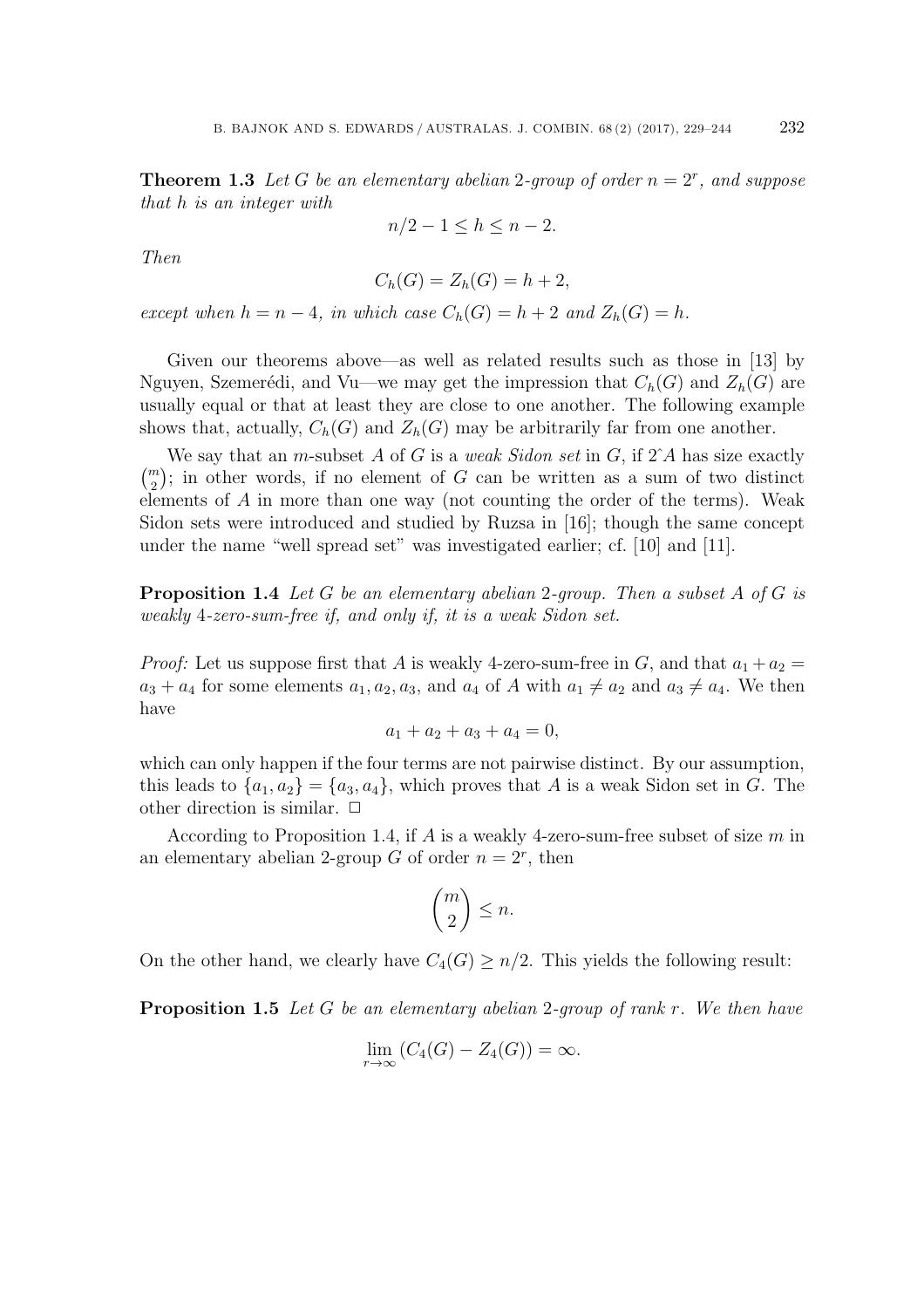### **2 Weakly** *h***-incomplete sets**

In this section we study the function

$$
C_h(G) = \max\{|A| \mid A \subseteq G, h \land A \neq G\};
$$

but first, we must mention that the related quantity

$$
c_h(G) = \max\{|A| \mid A \subseteq G, hA \neq G\}
$$

has been completely determined in [3]. The result can be stated as follows:

**Theorem 2.1 (Bajnok; cf. [3])** *For any abelian group G of order n and for every positive integer h, we have*

$$
c_h(G) = \max\left\{ (\lfloor (d-2)/h \rfloor + 1) \cdot n/d \right\},\,
$$

*where the maximum is taken over all divisors d of n.*

Observe that—unlike  $C_h(G)$ —the value of  $c_h(G)$  depends only on the order *n* of *G* and not on its structure.

Below, we will employ the fact that  $c_h(G)$  is known in the case when *G* has even order. Namely, by letting

$$
f_h(d) = (\lfloor (d-2)/h \rfloor + 1) \cdot n/d,
$$

we see that  $f_h(1) = 0$ ,  $f_h(2) = n/2$ , and for  $d \geq 3$ , we get

$$
f_h(d) \le ((d-2)/h + 1) \cdot n/d = ((h-2)/d + 1) \cdot n/h \le ((h-2)/3 + 1) \cdot n/h \le n/2.
$$

Therefore, we have the following:

**Corollary 2.2** *For any abelian group G of even order n and for every integer*  $h > 2$ *, we have*  $c_h(G) = n/2$ *.* 

Let us now turn to the function  $C_h(G)$ . These values are easy to find for  $h = 1$ ,  $h = n - 1$ , and  $h = n$ :

**Proposition 2.3** For any abelian group *G* of order *n* we have  $C_1(G) = n - 1$ ,  $C_{n-1}(G) = n - 1$ , and  $C_n(G) = n$ .

*Proof:* Each of these claims is quite obvious; for example, to see that  $C_{n-1}(G) = n-1$ , note that for any subset *A* of *G* of size  $n-1$ ,  $(n-1)$ <sup> $\land$ </sup> d consists of a single element, and, on the other hand,  $(n-1)$ <sup>n</sup> $G = G$ , since for each  $g \in G$ , the sum of the  $n-1$ elements in  $G \setminus \{s(G) - g\}$  equals  $s(G \setminus \{s(G) - g\}) = g$ .  $\Box$ 

Next, we determine  $C_h(G)$  for  $h = 2$ :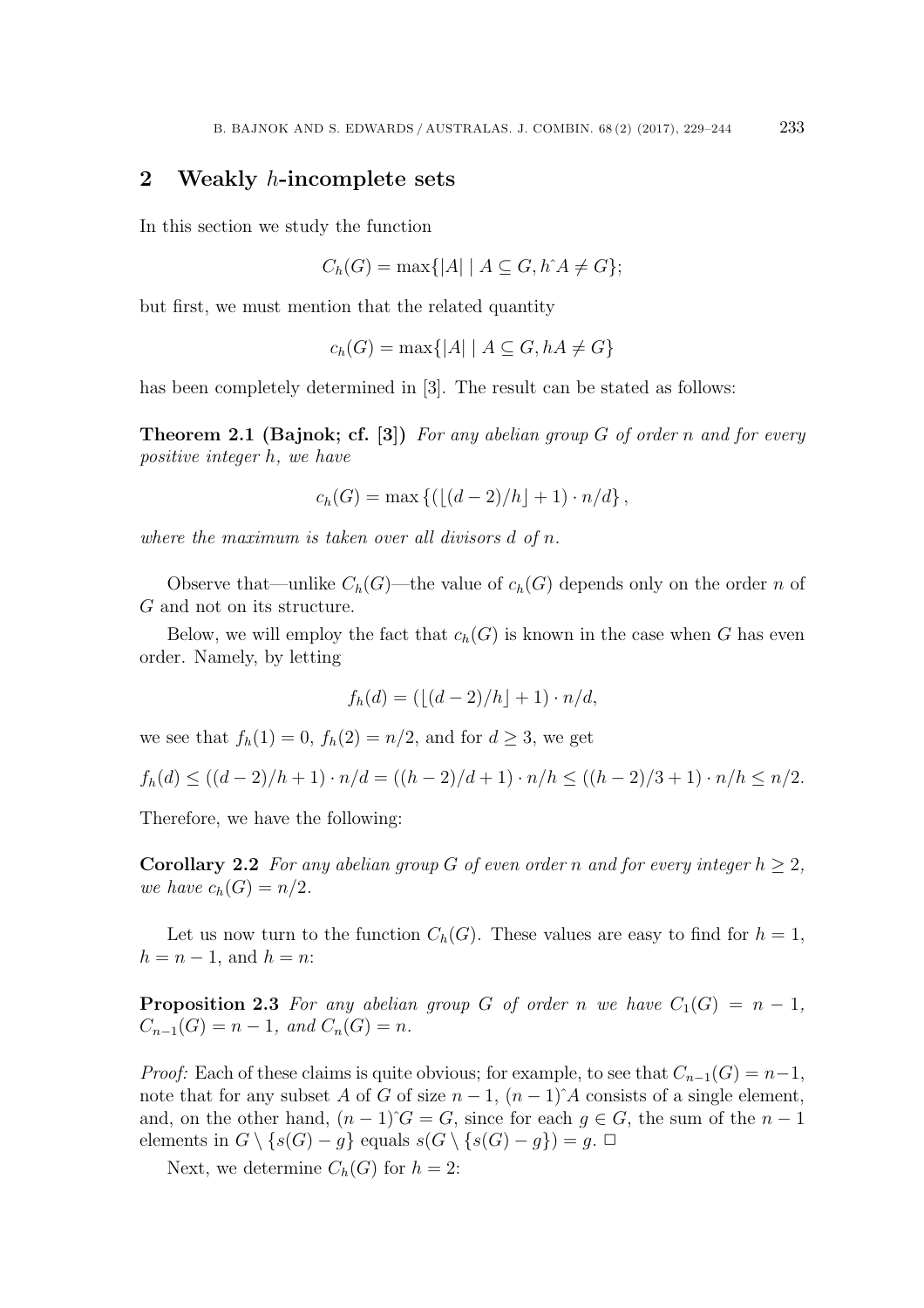**Theorem 2.4** *Let G be an abelian group of order n, and suppose that its subgroup of involutions has order l. We then have*  $C_2(G) = (n + l)/2$ *.* 

*Proof:* First, we prove that  $C_2(G) \ge (n+l)/2$  by finding a subset *A* of *G* with

$$
|A| = (n+l)/2
$$

for which  $2^c A \neq G$ . Observe that the elements of  $G \setminus L$  are distinct from their inverses, so we have a (possibly empty) subset  $K$  of  $G \setminus L$  with which

$$
G = L \cup K \cup (-K),
$$

and *L*, *K*, and  $-K$  are pairwise disjoint. Now set  $A = L \cup K$ . Clearly, *A* has the right size; furthermore, it is easy to verify that  $0 \notin 2^A A$  and thus  $2^A \neq G$ .

To prove that  $C_2(G) \leq (n+l)/2$ , we need to prove that for every subset A of *G* of size larger than  $(n + l)/2$ , we have  $2^A = G$ . Since this trivially holds when  $L = G$ , we assume that  $L \neq G$ .

To continue, we need the following property.

**Claim:** For a given  $g \in G$ , let  $L_g = \{x \in G \mid 2x = g\}$ . If  $L_g \neq \emptyset$ , then  $|L_g| = l$ .

*Proof of Claim:* Choose an element  $x \in L_g$ . Then, for every  $y \in L_g$ , we have  $2(x - y) = 0$ , and thus  $x - y \in L$ . Therefore,  $x - L_q \subseteq L$ , so  $|x - L_q| = |L_q| \leq l$ . Similarly,  $x + L \subseteq L_g$ , so  $|x + L| = l \leq |L_g|$ . This proves our claim.

Now let  $m = (n+l)/2+1$ . Note that our assumption on *G* implies that  $3 \le m \le n$ . Let *A* be an *m*-subset of *G*, let  $g \in G$  be arbitrary, and set  $B = g - A$ . Then  $|B| = m$ , and thus

$$
|A \cap B| = |A| + |B| - |A \cup B| \ge 2m - n = l + 2.
$$

By our claim, we must have an element  $a_1 \in A \cap B$  for which  $a_1 \notin L_q$ . Since  $a_1 \in A \cap B$ , we also have an element  $a_2 \in A$  for which  $a_1 = g - a_2$  and thus  $g = a_1 + a_2$ . But  $a_1 \notin L_g$ , and therefore  $a_2 \neq a_1$ . In other words,  $g \in 2^{\circ}A$ ; since *g* was arbitrary, we have  $G = 2^A A$ , as claimed.  $\Box$ 

The value of  $C_3(G)$  is not known in general and is, in fact, the subject of active interest—see [3]. Here we present the result for elementary abelian 2-groups:

**Theorem 2.5** If *G* is the elementary abelian 2-group of order  $n = 2^r$ , then  $C_3(G)$  =  $n/2+1$ .

*Proof:* Let *H* be a subgroup of index 2 in *G*, select an arbitrary element  $q \in G \setminus H$ , and let  $A = H \cup \{g\}$ . Clearly,  $g \notin 3^{\circ}H$ ; furthermore, since no two distinct elements of *H* add to zero, we have  $q \notin 3^A$ . Therefore,  $C_3(G) \geq n/2 + 1$ .

Now let *B* be a subset of *G* of size  $n/2 + 2$ ; we need to show that  $3^2B = G$ . (This part of our argument is based on the proof of Theorem 1 in [12].) Suppose, indirectly, that this is not so. Let  $g \in G \setminus \mathcal{S} \cap B$ , and  $C = (g + B) \setminus \{0\}$ . Since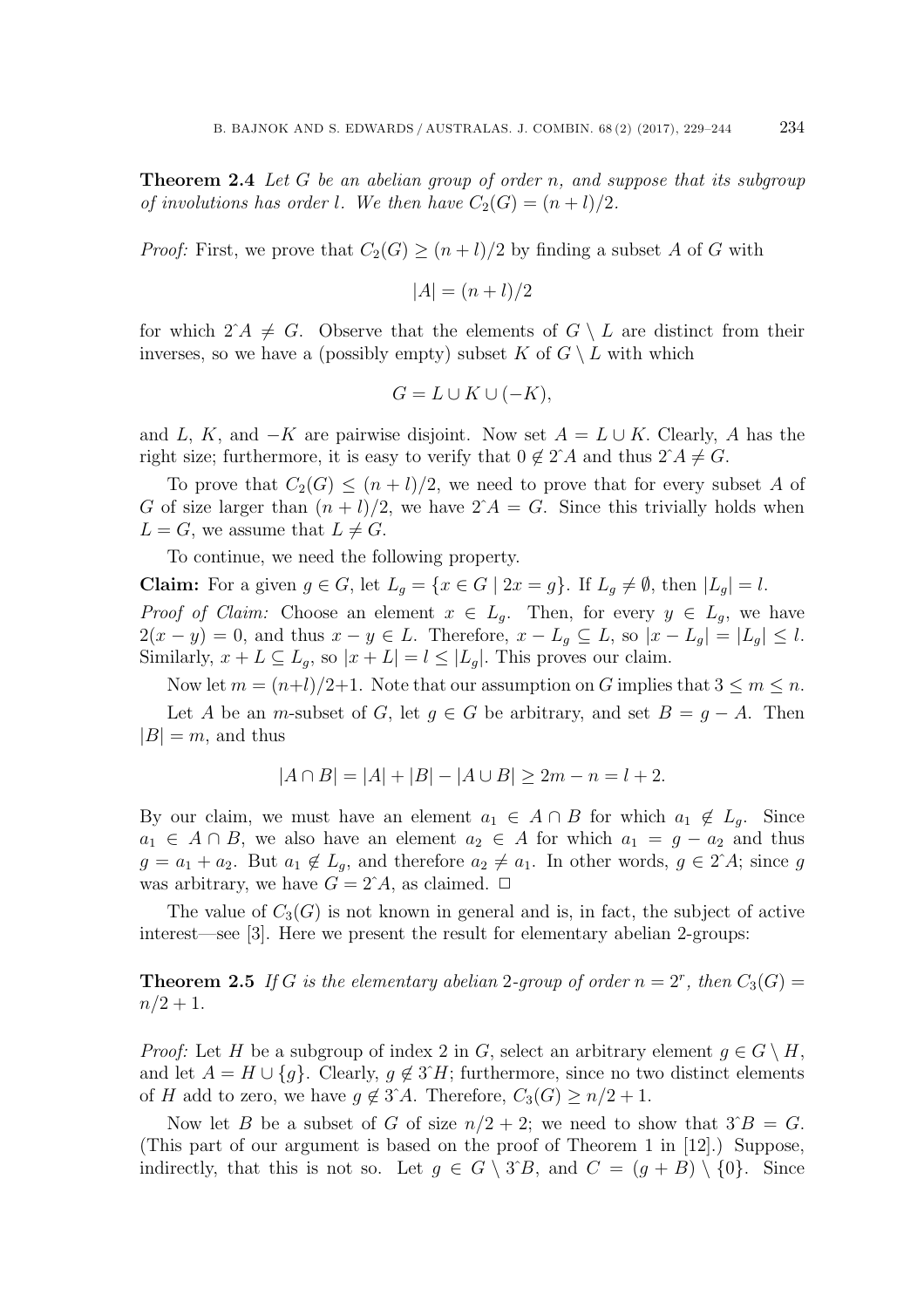$|C| = |B| - 1 = n/2 + 1$ , by Corollary 2.2, we must have  $3C = G$ , in particular,  $0 \in 3C$ . Therefore, we have elements  $c_1, c_2$ , and  $c_3$  that add to 0, and thus elements  $b_1, b_2,$  and  $b_3$  in *B* for which

$$
(g+b1)+(g+b2)+(g+b3)=0.
$$

But  $2g = 0$  in *G*, so we get  $g = b_1 + b_2 + b_3$ . Since  $g \in G \setminus \mathcal{S} \setminus B$ , this can only happen if two of  $b_1$ ,  $b_2$ , or  $b_3$ , say  $b_1$  and  $b_2$ , equal each other. Therefore,  $b_1 + b_2 = 0$ , so  $g = b_3$ , and thus  $g + b_3 = 0$ . But this is a contradiction, since  $0 \notin C$ .  $\Box$ 

Regarding the general case, we present an immediate lower bound for  $C_h(G)$ . Observe that, if *A* is any subset of size  $h + 1$  in *G*, then  $h \hat{A}$  has size  $h + 1$  as well. This yields:

**Proposition 2.6** *For any abelian group G of order n and for every positive integer h* ≤ *n* − 2*,* we have  $C_h(G)$  ≥ *h* + 1*.* 

We are now ready to establish our results for  $C_h(G)$  for 'large' *h*. The following lemma will prove useful.

**Lemma 2.7** *Let G be a finite abelian group, and suppose that m and h are integers for which*

$$
C_{h+1}(G) \le m \le C_h(G).
$$

*Then*  $C_{m-h}(G) = m$ .

*Proof:* Since  $m \leq C_h(G)$ , there exists a subset *A* of *G* of size *m* for which  $h \hat{A} \neq G$ . But  $(m - h)\hat{ }A$  and  $h\hat{ }A$  have the same size, so we must have  $(m - h)\hat{ }A \neq G$  as well, and thus  $C_{m-h}(G) \geq m$ .

Now let *B* be any subset of *G* of size  $m+1$ ; we need to prove that  $(m-h)^{s}B = G$ . Since  $(m - h)$ ̂<sup>*B*</sup> and  $(h + 1)$ <sup>*c*</sup>*B* have the same size, we can show that  $(h + 1)$ <sup>*c*</sup>*B* = *G* instead. Since that follows from  $C_{h+1}(G) \leq m$ , our proof is complete.  $\Box$ 

According to the following result, our lower bound of Proposition 2.6 is actually exact when *h* is 'large':

**Theorem 2.8** *Let G be an abelian group of order n, and suppose that its subgroup of involutions has order l. Then for every integer h with*

$$
(n+l)/2 - 1 \le h \le n-2,
$$

*we have*  $C_h(G) = h + 1$ *.* 

*Proof:* Our claim follows from Proposition 2.3, Theorem 2.4, and Lemma 2.7, since

$$
C_2(G) = (n+l)/2 \le h+1 \le n-1 = C_1(G).
$$

 $\Box$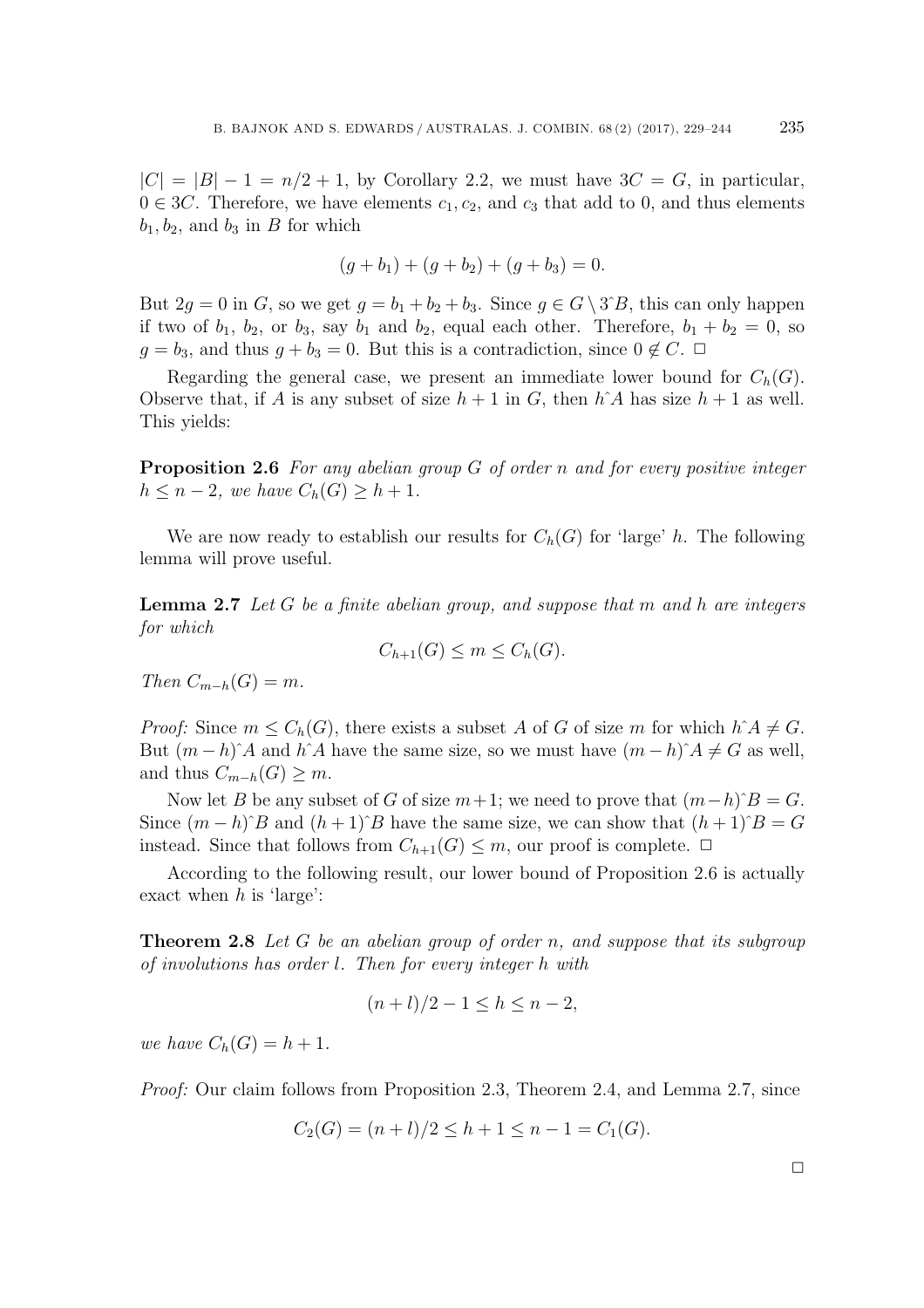We should point out that, when the order of *G* is odd, then  $L = \{0\}$ , so we have  $C_h(G) = h + 1$  for all  $(n-1)/2 \leq h \leq n-2$ . More generally, when  $L \neq G$ , then, since *L* is a subgroup of *G*,  $(n+l)/2$  is at most  $3n/4$ , so Theorem 2.8 establishes the function  $C_h(G)$  for at least when  $h \in [3n/4, n-2]$ . However, Theorem 2.8 is void when  $L = G$ ; in this case we have the following two results:

**Theorem 2.9** *Suppose that G is the elementary abelian* 2*-group of order*  $n = 2^r$ *.* 

- *1. For each integer h* with  $n/2 1 \leq h \leq n 2$ , we have  $C_h(G) = h + 2$ .
- 2. For each integer *h* with  $4 \leq h \leq n/2 2$ , we have

$$
n/2 \le C_h(G) \le n/2 + h - 2.
$$

*Proof:* Our first claim follows from Theorem 2.4, Theorem 2.5, and Lemma 2.7, since

$$
C_3(G) = n/2 + 1 \le h + 2 \le n = C_2(G).
$$

The first inequality of the second claim follows from Corollary 2.2, since  $c_h(G)$ *C<sub>h</sub>*(*G*). To prove the second inequality, let *A* be a subset of *G* of size  $n/2 + h - 1$ . Let us fix a subset *B* of *A* of size  $h-3$ , and let  $C = A \setminus B$ . Then *C* has size  $n/2 + 2$ , so  $3^{\circ}C = G$  by Theorem 2.5, and thus  $(h-3)^{\circ}B + 3^{\circ}C = G$  as well. But  $(h-3)$ <sup>*c*</sup> $B+3$ <sup>*c*</sup> $C \subseteq h$ <sup>*c*</sup> $A$ , so  $h$ <sup>*c*</sup> $A = G$ , which proves our claim. □

#### **3 Zero-sum sets of given size**

In this section we develop some results that lay the groundwork for our study of  $Z_h(G)$  in Section 4. Namely, given an arbitrary abelian group *G* of order *n*, we present complete answers to the following three questions:

- What are the values of  $m \in \mathbb{N}$  for which an *m*-subset *A* of *G* exists whose elements sum to zero?
- What are the values of  $m \in \mathbb{N}$  for which an *m*-subset A of  $G \setminus \{0\}$  exists whose elements sum to zero?
- What are the values of  $m \in \mathbb{N}$  for which an *m*-subset *A* of *G* exists whose elements sum to an element of  $G \setminus A$ ?

We believe these results are of independent interest. (We note that some partial answers to the first two questions appeared in Section 7 of [7].)

We start with the following easy lemma.

**Lemma 3.1** *Suppose that G is a finite abelian group with L as the subgroup of involutions;* let  $|L| = l$ .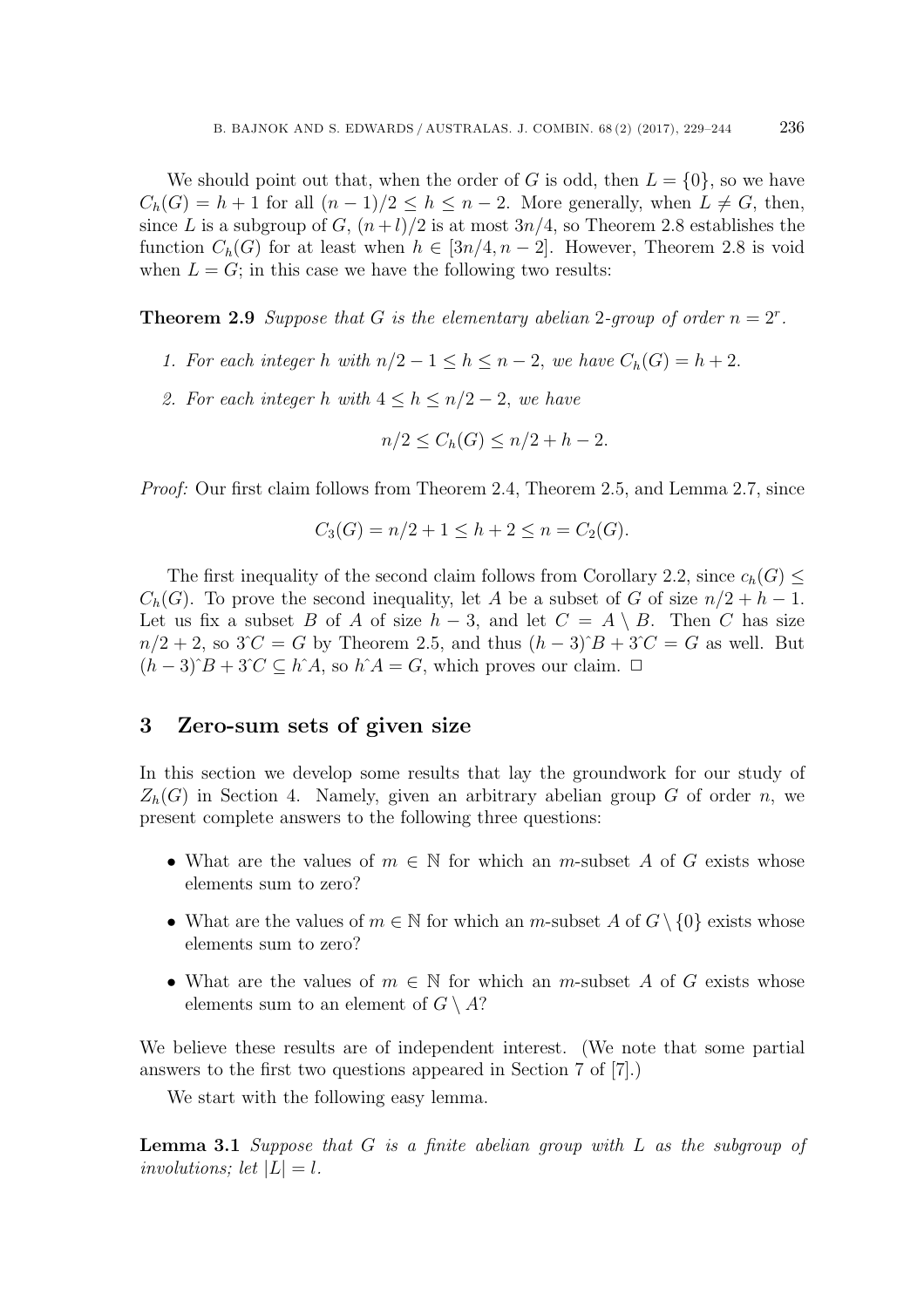\n- 1. If 
$$
l = 2
$$
 with  $L = \{0, e\}$ , then the sum  $s(G)$  of the elements of  $G$  equals  $e$ .
\n- 2. If  $l \neq 2$ , then  $s(G) = 0$ .
\n

*Proof:* Recall that *L* is isomorphic to an elementary abelian 2-group, hence  $s(L) = 0$ , unless  $l = 2$ , in which case  $s(L)$  equals the unique element of order 2. Our claims follow from the fact that we have  $s(G) = s(L)$ .  $\Box$ 

We now classify all positive integers *m* for which one can find *m* nonzero elements in a given abelian group *G* that add to 0. We separate the cases when *G* is an elementary abelian 2-group and when it is not.

**Theorem 3.2** Let G be the elementary abelian 2-group of order  $n = 2^r$ , and let m *be a positive integer. Then*  $G \setminus \{0\}$  *contains a zero-sum subset of size m if, and only*  $if, 3 \le m \le n - 4 \text{ or } m = n - 1.$ 

*Proof:* For a given positive integer  $k$ , let  $M(k)$  denote the set of nonnegative integers *m* for which  $\mathbb{Z}_2^k \setminus \{0\}$  contains a zero-sum subset of size *m*. We start by stating and proving three easy claims about *M*(*k*).

**Claim 1:** Suppose that  $k \geq 2$ . We then have  $m \in M(k)$  if, and only if,  $2^k - 1 - m \in$ *M*(*k*).

*Proof of Claim 1:* Observe that by Lemma 3.1,  $s(\mathbb{Z}_2^k) = 0$ , and thus  $s(\mathbb{Z}_2^k \setminus \{0\}) = 0$ . Therefore, for any  $A \subseteq \mathbb{Z}_2^k \setminus \{0\}$ , we have

$$
s(A) = s((\mathbb{Z}_2^k \setminus \{0\}) \setminus A),
$$

from which our claim follows.

**Claim 2:** If  $m \in M(k)$  for some positive integer  $k \geq 2$ , then  $m \in M(k+1)$ .

*Proof of Claim 2:* Clearly, if *A* is a subset of  $\mathbb{Z}_2^k \setminus \{0\}$  of size *m* with  $s(A) = 0$ , then  $B = \{0\} \times A$  is a subset of  $\mathbb{Z}_2^{k+1} \setminus \{0\}$  of size *m* with  $s(B) = 0$ .

**Claim 3:** Let *k* and *l* be integers so that  $2 \leq l \leq k$ . If  $m \in M(k)$ , then  $m + 2^l \in$  $M(k+1)$ .

*Proof of Claim 3:* As in the proof of Claim 2, if *A* is a subset of  $\mathbb{Z}_2^k \setminus \{0\}$  of size *m* with  $s(A) = 0$ , then  $B = \{0\} \times A$  is a subset of  $\mathbb{Z}_2^{k+1} \setminus \{0\}$  of size *m* with  $s(B) = 0$ .

Let *H* be a subgroup of order  $2^l$  in  $\mathbb{Z}_2^k$ . Then  $C = \{1\} \times H$  is a subset of  $\mathbb{Z}_2^{k+1} \setminus \{0\}$  of size  $2^l$  with  $s(C) = 0$ . Therefore,  $B \cup C \subseteq \mathbb{Z}_2^{k+1} \setminus \{0\}$  has size  $m + 2^l$ and  $s(B\cup C) = 0$ , and thus  $m + 2^{l} \in M(k + 1)$ , as claimed.

We are now ready to prove Theorem 3.2. Suppose that *G* has rank  $r \geq 2$ ; we need to prove that

$$
M(r) = \{0\} \cup \{3, 4, \dots, 2^r - 4\} \cup \{2^r - 1\}.
$$

We trivially have  $0 \in M(r)$  and  $1 \notin M(r)$ . Furthermore,  $2 \notin M(r)$  follows from the fact that each element of  $\mathbb{Z}_2^r$  is its own inverse. By Claim 1, we then have  $2^r - 3 \notin M(r)$ ,  $2^r - 2 \notin M(r)$ , and  $2^r - 1 \in M(r)$ .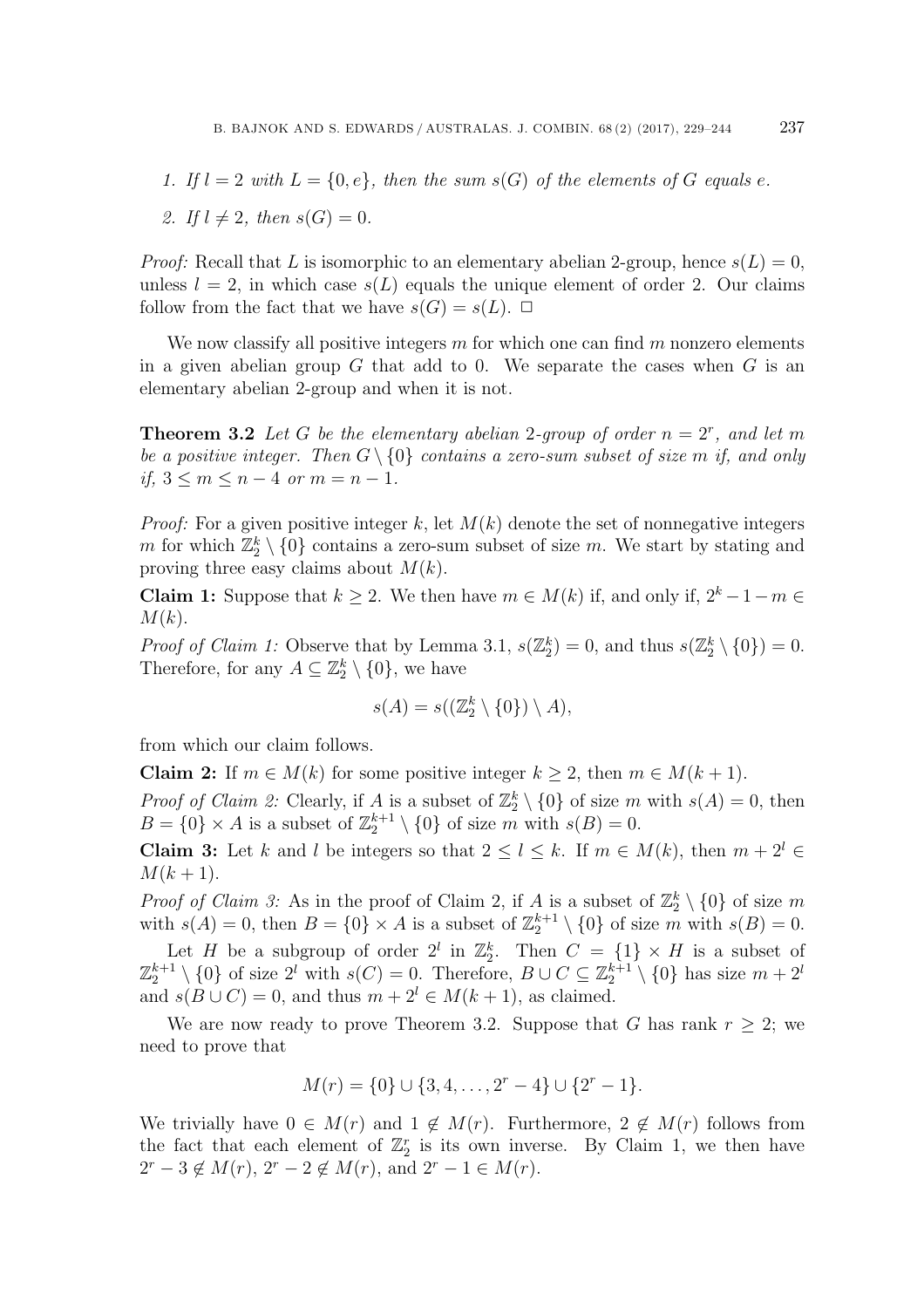Assume now that  $3 \leq m \leq 2^r - 4$ ; we need to prove that  $m \in M(r)$ . Our assumption implies that  $r > 3$ ; we verify our claim for  $r = 3$  and  $r = 4$ , then proceed by induction.

Recall that  $2^r - 1 \in M(r)$  for each  $r \geq 2$ ; in particular,  $3 \in M(2)$  and  $7 \in M(3)$ . Therefore, by Claim 2, we have  $3 \in M(3)$ ,  $3 \in M(4)$ , and  $7 \in M(4)$ . Furthermore,  $3 \in M(3)$  implies that  $4 \in M(3)$  by Claim 1, and thus  $4 \in M(4)$  by Claim 2. By Claim 1, we then also have  $\{8, 11, 12\} \subset M(4)$ . This completes the case of  $r = 3$ , and leaves only  $m = 5, 6, 9, 10$  to be verified for  $r = 4$ ; by Claim 1, it suffices to do this for  $m = 5$  and  $m = 6$ .

For  $i \in \{1, 2, 3, 4\}$ , we let  $e_i$  denote the element of  $\mathbb{Z}_2^4$  with a 1 in the *i*-th position and 0 everywhere else. Then the sets

$$
\{e_1,e_2,e_3,e_4,e_1+e_2+e_3+e_4\}
$$

and

$$
\{e_1,e_2,e_3,e_4,e_1+e_2,e_3+e_4\}
$$

show that  $5 \in M(4)$  and  $6 \in M(4)$ . This completes our claim for  $r = 4$ .

Suppose now that  $k \geq 4$  and  $m \in M(k)$  for every  $3 \leq m \leq 2^k - 4$ ; we will show that  $m \in M(k+1)$  for every  $3 \le m \le 2^{k+1} - 4$ . For  $3 \le m \le 2^k - 4$ , this follows from Claim 2. Since  $k \geq 4$ , we have  $3 \leq 2^k - 7$ , so  $2^k - 7 \in M(k)$ , and thus 2<sup>*k*</sup> − 3 ∈ *M*(*k* + 1) by Claim 3; similarly,  $2^k - 2 \in M(k+1)$  and  $2^k - 1 \in M(k+1)$ . Therefore,  $m \in M(k+1)$  for every  $3 \leq k \leq 2^k - 1$ , and thus  $m \in M(k+1)$  for every  $2^k \le m \le 2^{k+1} - 4$  as well by Claim 1. This completes our proof.  $\Box$ 

**Theorem 3.3** *Let G be an abelian group of order n that is not isomorphic to an elementary abelian* 2*-group. Suppose that the subgroup of involutions in G has order l*, and let *m* be a positive integer. Then  $G \setminus \{0\}$  contains a zero-sum subset of size *m if, and only if, one of the following conditions holds:*

- $2 \le m \le n-3$ ;
- $m = n 2$  and  $l = 2$ ; or
- $m = n 1$  and  $l \neq 2$ .

*Proof:* We may clearly assume that  $2 \leq m \leq n-1$ . Let us write  $\text{Ord}(G, 2) = L \setminus \{0\}$ and

$$
G = \{0\} \cup \text{Ord}(G, 2) \cup K \cup -K,
$$

where the four components are pairwise disjoint and, since *G* is not isomorphic to an elementary abelian 2-group,  $K$  and  $-K$  are nonempty. We examine three cases. **Case 1:**  $l = 1$ .

In this case, the exponent *q* and the order *n* are odd, and  $Ord(G, 2) = \emptyset$ , and thus  $G \setminus \{0\} = K \cup -K$ . Clearly,  $G \setminus \{0\}$  contains a zero-sum subset of every even size  $m \leq n-1$ . Furthermore, we see that  $G \setminus \{0\}$  does not have a zero-sum set of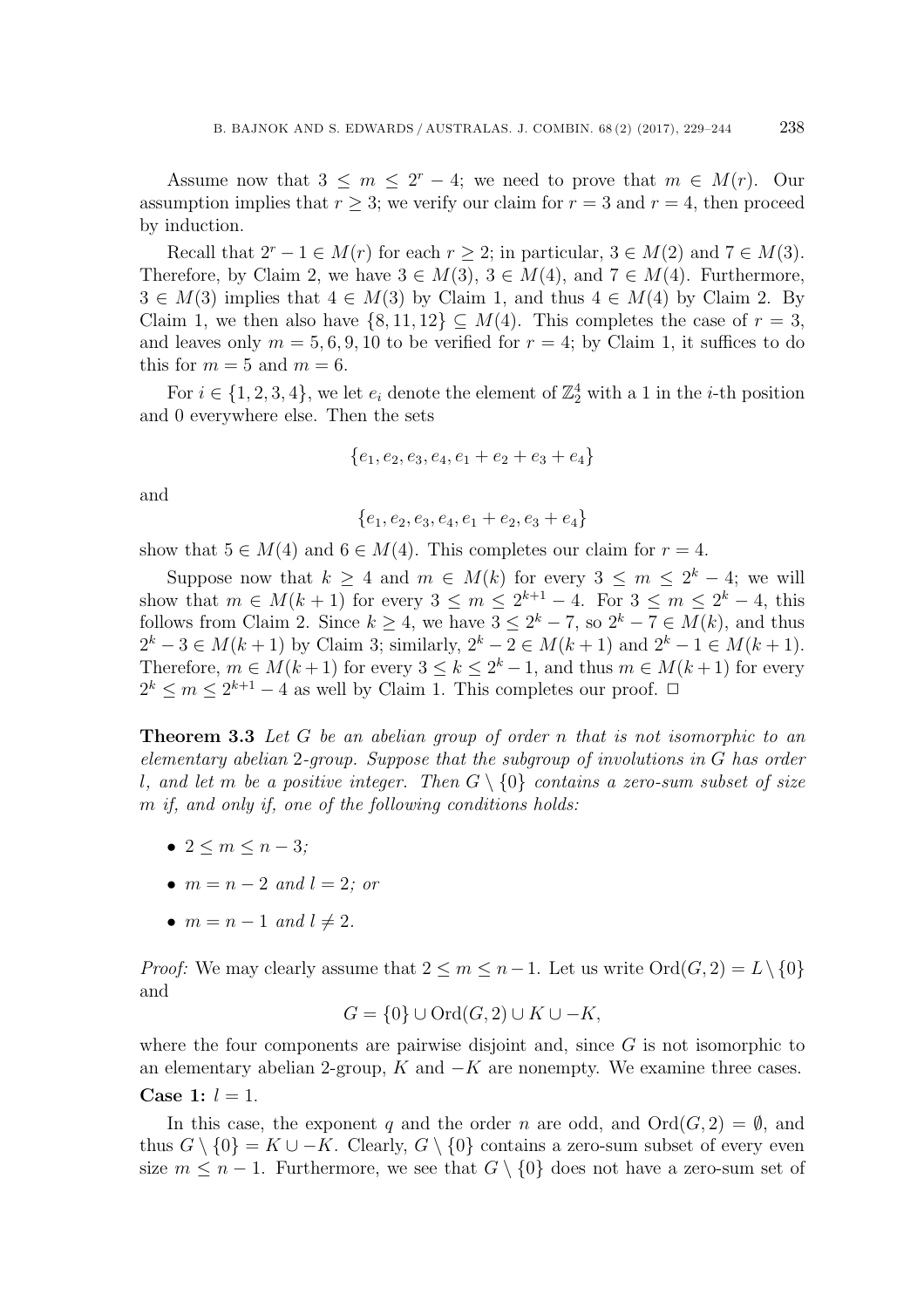size *n* − 2. It remains to be shown that  $G \setminus \{0\}$  contains a zero-sum subset of every odd size 3 ≤ *m* ≤ *n* − 4.

If  $n = 7$ , then the set  $\{1, 2, 4\}$  proves our claim, so let us assume that  $n \geq 9$  or, equivalently, that  $|K| \geq 4$ . Let  $q_1$  be any element of K; since  $|K| \geq 4$ , we can find another element  $g_2 \in K$  so that  $g_2 \neq -2g_1$  and  $g_2 \neq \frac{q-1}{2}g_1$ .

We first prove that the six elements  $\pm g_1, \pm g_2$ , and  $\pm (g_1+g_2)$  are pairwise distinct. Indeed,  $g_1$  and  $g_2$  are distinct elements of *K*, so  $-g_1$  and  $-g_2$  are distinct elements of  $-K$ . So  $g_1 + g_2 \neq 0$ , and thus one of  $g_1 + g_2$  or  $-(g_1 + g_2)$  is an element of K and the other is an element of  $-K$ . If  $g_1 + g_2$  is in *K*, then it must be distinct from both  $g_1$  and  $g_2$ , since neither of these is 0, and so  $-(g_1 + g_2)$  is distinct from  $-g_1$ and  $-g_2$  as well. Furthermore, if  $g_1 + g_2$  is in  $-K$ , then it must be distinct from  $-g_1$  since  $g_2 \neq -2g_1$ , and if it were equal to  $-g_2$ , then we would get  $2g_2 = -g_1$ , so  $\frac{q+1}{2} \cdot 2g_2 = \frac{q+1}{2} \cdot (-g_1)$ , that is,  $g_2 = \frac{q-1}{2}g_1$ , which we ruled out.

Therefore, we are able to partition *G* as

$$
G = \{0\} \cup \{\pm g_1, \pm g_2, \pm (g_1 + g_2)\} \cup K' \cup -K',
$$

where  $K' \subset K$  and  $|K'| = (n-7)/2$ . Note that  $(m-3)/2 \leq |K'|$ ; let  $K_1 \subseteq K'$  of size  $(m-3)/2$ . Then

$$
A = \{g_1, g_2, -(g_1 + g_2)\} \cup K_1 \cup -K_1
$$

has size *m* and its elements sum to 0.

**Case 2:**  $l = 2$ .

In this case, *q* is even and  $n/q$  is odd, and  $|\text{Ord}(G,2)|=1$ . Let  $\text{Ord}(G,2)=\{e\};$ we then have

$$
G = \{0\} \cup \{e\} \cup K \cup -K.
$$

Clearly,  $G \setminus \{0\}$  contains a zero-sum subset of every even size  $m \leq n-2$ ; we consider odd values of *m* next.

The case of  $m = n - 1$  is settled by the fact that the elements of  $G \setminus \{0\}$  add up to *e* by Lemma 3.1. Next, we consider  $m = n - 3$ , in which case we are looking for a set *A* of the form

$$
A = G \setminus \{0, g_1, g_2\}
$$

whose elements add to 0. Now  $m \geq 3$ , so  $n \geq 6$ , and since q is even and  $n/q$  is odd, we then must have  $q \geq 6$  as well. Let  $g_1$  be any element of *G* of order *q*, and let  $g_2 = e - g_1$ . Then  $g_1$  and  $g_2$  are distinct nonzero elements of *G*, since  $g_1 = g_2$  would imply that  $g_1$  has order at most 4. Thus  $A$  satisfies our requirements.

This leaves us with the cases of odd *m* values with  $3 \le m \le n-5$ . If  $n = 8$ , then our assumptions imply that *G* is cyclic, in which case the set  $\{1, 3, 4\}$  satisfies our claim. If  $n \geq 10$ , then  $|K| \geq 4$ , so this case can be handled as in Case 1 above. **Case 3:** *l >* 2.

In this case, *q* and  $n/q$  are even, and  $|\text{Ord}(G,2)|>1$ . Note that the elements of *G*, and thus the elements of  $G \setminus \{0\}$ , sum to 0; this settles the cases of  $m = n - 1$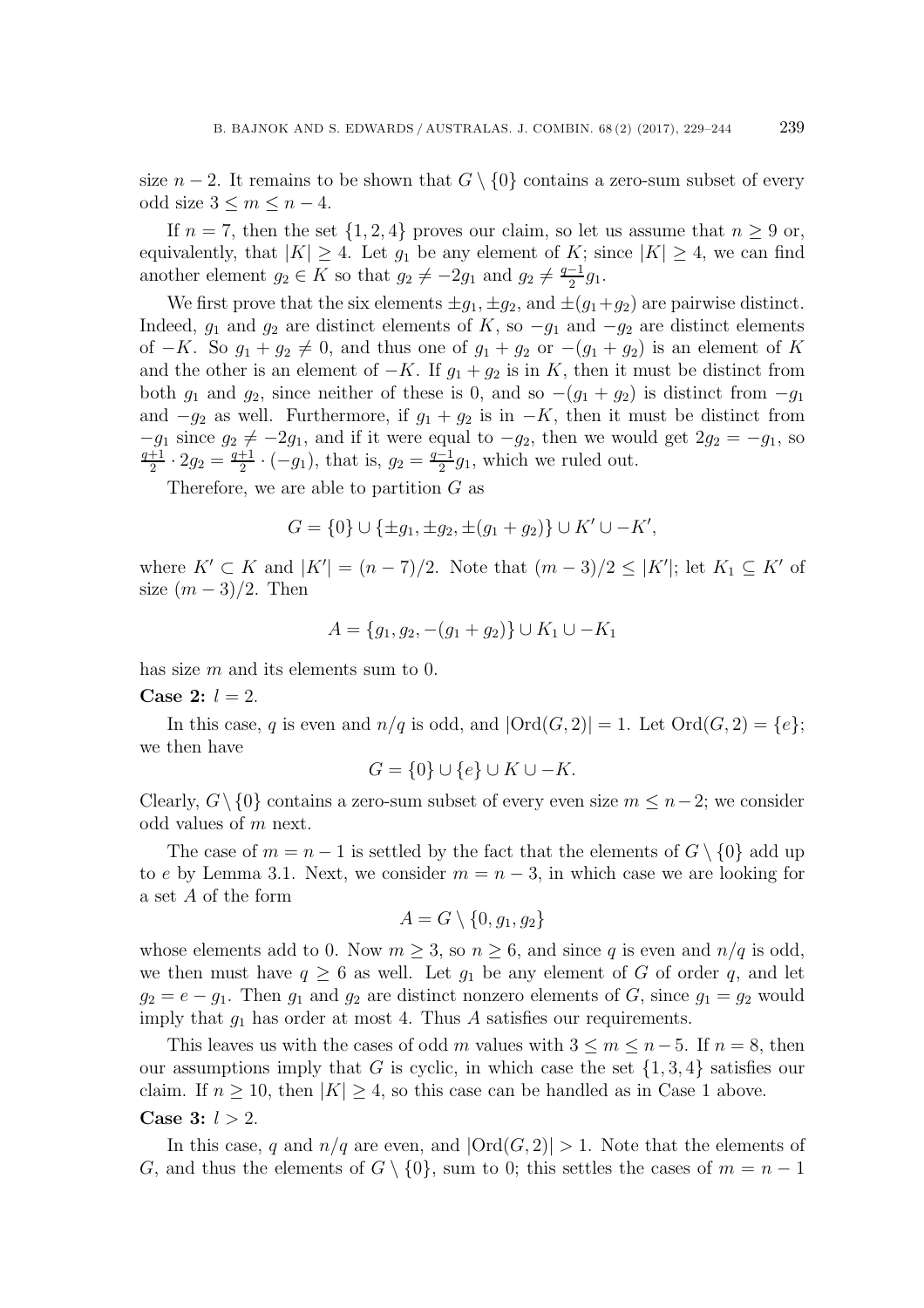and  $m = n - 2$ . We need to show that a zero-sum subset of  $G \setminus \{0\}$  of size m exists for every  $2 \leq m \leq n-3$ .

Recall that L is isomorphic to an elementary abelian 2-group, so  $|Ord(G, 2)|$  is 1 less than a power of 2; so, by assumption, it equals 3 or is at least 7.

Suppose first that  $|Ord(G, 2)| = 3$ . Since the three elements of  $Ord(G, 2)$  add to 0,  $G\setminus\{0\}$  contains a zero-sum subset of every odd size  $3 \le m \le 3+2|K| = n-1$ . Clearly,  $G \setminus \{0\}$  also contains a zero-sum subset of every even size  $3 \le m \le 2|K| = n - 4$  as well, completing this case.

Suppose now that  $|\text{Ord}(G,2)| \ge 7$ . By Theorem 3.2,  $\text{Ord}(G,2)$ , and thus  $G \setminus$  $\{0\}$ , contains a zero-sum subset of size *m* for every  $2 \le m \le |\text{Ord}(G, 2)| - 3$ . If  $|\text{Ord}(G,2)|-2 \leq m \leq n-4$ , then we may write *m* as  $m = m_1 + 2k_1$ , with 0 ≤  $k_1$  ≤ |K| and  $m_1$  = |Ord(*G*, 2)| − 3 (if *m* is even) or  $m_1$  = |Ord(*G*, 2)| − 4 (if *m* is odd). Therefore,  $G \setminus \{0\}$  contains a zero-sum subset of every size *m* with 2 ≤ *m* ≤ *n* − 4. Finally, if *m* = *n* − 3, then *m* =  $|Ord(G, 2)| + 2(|K| - 1)$ , so again  $G \setminus \{0\}$  contains a zero-sum subset of size *m*. This completes our proof.  $\Box$ 

**Corollary 3.4** *Let G be an abelian group of order n. Suppose that the subgroup of involutions in G has order l*, and let *m be a positive integer with*  $m \leq n$ . Then *G contains a zero-sum subset of size m with the following exceptions:*

- *G is isomorphic to an elementary abelian* 2*-group and*  $m \in \{2, n-2\}$ ; *or*
- $l = 2$  and  $m = n$ .

*Proof:* The claim is trivial for  $m = 1$ , and is a restatement of Lemma 3.1 if  $m = n$ . If *G* and *m* are such that  $G \setminus \{0\}$  contains a zero-sum set *A* of size *m* or  $m-1$ , then either *A* or  $A \cup \{0\}$  satisfies our claim. By Theorems 3.2 and 3.3, this leaves only the case when *G* is isomorphic to an elementary abelian 2-group and  $m = 2$  or  $m = n - 2$ , for which the claim follows from the fact that each element is its own inverse then.  $\Box$ 

**Corollary 3.5** *Let G be an abelian group of order n and exponent q. Suppose that the subgroup of involutions in G has order l, and let m be a positive integer. Then G contains a subset A of size m for which*  $s(A) \notin A$  *if, and only if, one of the following conditions holds:*

- $2 \le m \le n-4$ ;
- $m = n 3$  and G is not isomorphic to an elementary abelian 2-group;
- *m* = *n* − 2 *and G is not isomorphic to an elementary abelian* 3*-group; or*
- $m = n 1$  and  $l \neq 2$ ; or  $m = n 1$ ,  $l = 2$ , and q is divisible by 4.

*Proof:* We can clearly assume that  $2 \leq m \leq n-1$ , and by Theorems 3.2 and 3.3, it suffices to consider the following cases: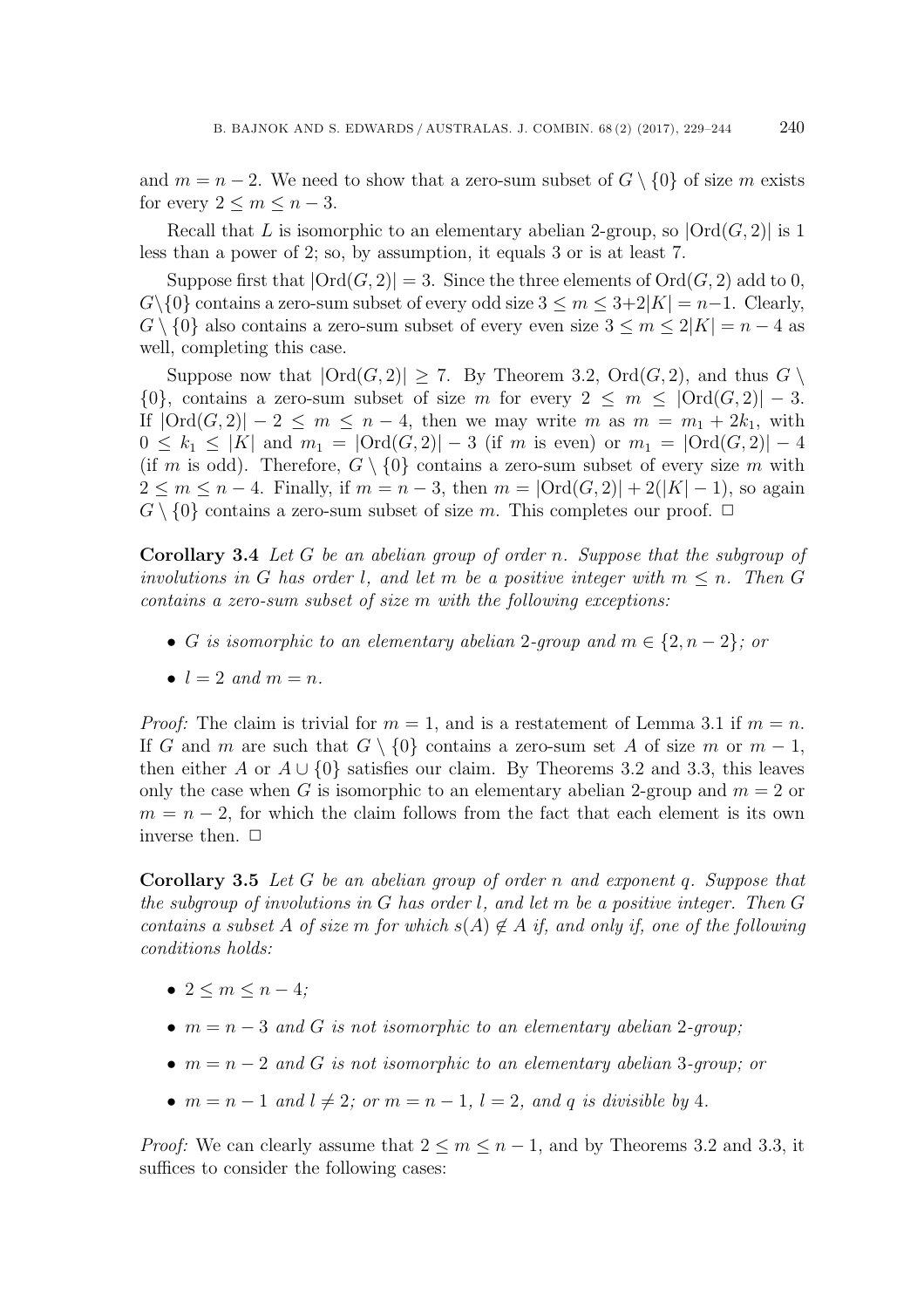- (i)  $m = n 3$  and *G* is isomorphic to an elementary abelian 2-group;
- (ii)  $m = n 2$  and  $l \neq 2$ ; and
- (iii)  $m = n 1, l = 2.$

If  $m = n - 3$  and G is isomorphic to an elementary abelian 2-group, then an *m*-set *A* with  $s(A) \notin A$  exists if, and only if, we can find distinct elements  $a_1, a_2$ , and  $a_3$  in *G* for which  $a_1 + a_2 + a_3 \in \{a_1, a_2, a_3\}$ . This is not possible, since two distinct elements do not add to 0.

The cases to be considered for  $m = n - 2$  are exactly those where, by Lemma 3.1,  $s(G) = 0$ . Therefore, an *m*-set *A* with  $s(A) \notin A$  exists if, and only if, we can find distinct elements  $a_1$  and  $a_2$  in *G* for which  $-a_1 - a_2 \in \{a_1, a_2\}$ , that is,  $a_2 = -2a_1$  or  $a_1 = -2a_2$ . This is possible exactly when *G* has an element whose order is neither 1 nor 3.

Finally, suppose that  $m = n - 1$  and  $l = 2$ . In this case, by Lemma 3.1,  $s(G) = e$ where *e* is the unique element of *G* of order 2. Therefore, an *m*-set *A* with  $s(A) \notin A$ exists if, and only if, *G* contains an element *a* for which  $2a = e$ , which is possible exactly when *q* is divisible by 4.  $\Box$ 

#### **4 Weakly** *h***-zero-sum-free sets**

We start by determining

$$
Z_h(G) = \max\{|A| \mid A \subseteq G, 0 \notin h \land A\}
$$

for  $h = 1, 2, n - 1$ , and *n*.

**Proposition 4.1** *Let G be an abelian group of order n, and suppose that its subgroup of involutions has order l. We have*

- *1.*  $Z_1(G) = n 1$ ;
- 2.  $Z_2(G) = (n+l)/2;$
- *3.*  $Z_{n-1}(G) = n-1;$
- *4.*  $Z_n(G) = n$  when  $l = 2$ , and  $Z_n(G) = n 1$  when  $l \neq 2$ .

*Proof:* The first claim is trivial, since  $G \setminus \{0\}$  is weakly 1-zero-sum-free. Let us write  $G = L \cup K \cup (-K)$ . Clearly,  $A = L \cup K$  is weakly 2-zero-sum-free. On the other hand, if *B* has size more than  $(n+l)/2$ , then it contains at least  $(n-l)/2+1=|K|+1$ elements of  $K \cup (-K)$ , so it is not weakly 2-zero-sum-free.

To prove that  $Z_{n-1}(G) = n-1$ , let  $g = s(G)$ . Then  $s(G \setminus \{g\}) = 0$ , so  $Z_{n-1}(G)$  ≤ *n* − 1. But for every element  $g' \in G \setminus \{g\}$ , we have  $s(G \setminus \{g'\}) = g - g' \neq 0$ , so  $Z_{n-1}(G) \geq n-1$ . Our last claim follows from Lemma 3.1. <del>□</del>

We can easily establish the following lower bound: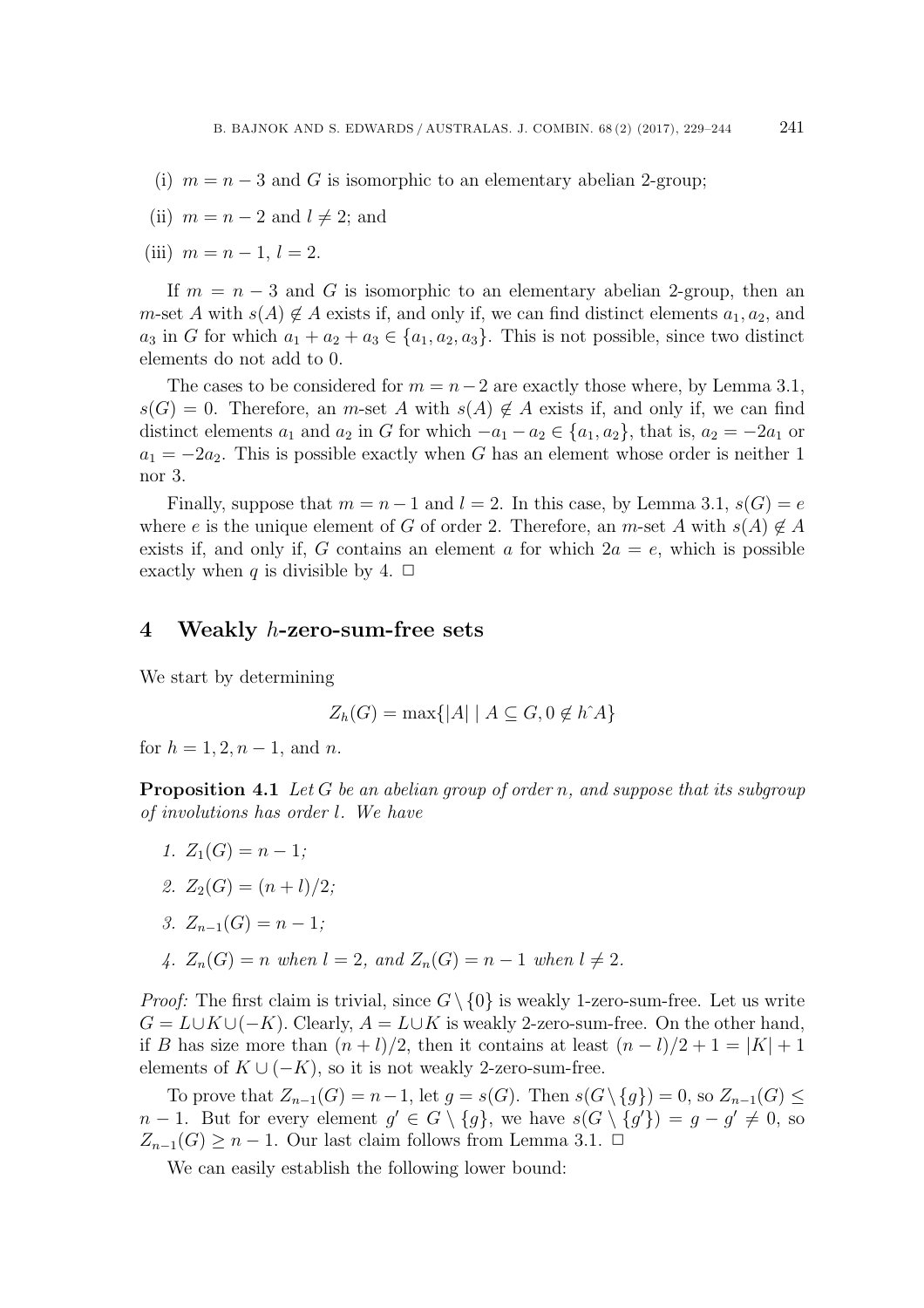**Proposition 4.2** *For any abelian group G of order n and all positive integers*  $h \leq$ *n* − 1 *we have*  $Z_h$ (*G*) ≥ *h*.

*Proof:* Let *A* be any subset of *G* of size *h*. If  $s(A) \neq 0$ , we are done. Otherwise, choose elements  $a \in A$  and  $b \in G \setminus A$ . Then for  $B = (A \setminus \{a\}) \cup \{b\}$  we have  $|B| = h$ and

$$
s(B) = s(A) - a + b = b - a \neq 0.
$$

Next, we present a necessary and sufficient condition for  $Z_h(G)$  to be at least  $h + 1$ :

**Proposition 4.3** *Let G be a finite abelian group and h be a positive integer with*  $h \leq n - 1$ *. Then*  $Z_h(G) \geq h + 1$  *if, and only if, there exists a subset A in G of size*  $h + 1$  *for which*  $s(A) \notin A$ *.* 

*Proof:* Suppose first that *A* is a subset of *G* of size  $h + 1$  for which  $s(A) \notin A$ ; we prove that *A* is weakly *h*-zero-sum-free in *G*. Let *B* be any subset of size *h* of *A*, and let *a* be the element of *A* for which  $B = A \setminus \{a\}$ . Then  $s(B) = s(A) - a$ ; since  $s(A) \notin A$ , we have  $s(B) \neq 0$ , as claimed. Therefore,  $Z_h(G) \geq h+1$ .

Conversely, assume that all subsets of *G* of size  $h + 1$  contain their sum as an element. Let *A* be any subset of *G* of size  $h + 1$ . By assumption,  $s(A) \in A$ ; let  $B = A \setminus \{s(A)\}\$ . Then *B* has size *h* and  $s(B) = 0$ , so *A* is not weakly *h*-zero-sumfree in *G*. Therefore,  $Z_h(G) \leq h$ .  $\Box$ 

Our next two results establish the value of  $Z_h(G)$  for all 'large' *h*. First, we consider groups with exponent at least three:

**Theorem 4.4** *Let G be an abelian group of order n that is not isomorphic to an elementary abelian* 2*-group, and suppose that its subgroup of involutions has order l. For every integer h with*

$$
(n+l)/2 - 1 \le h \le n-2,
$$

*we have*

$$
Z_h(G) = \begin{cases} \begin{aligned} h & \text{if } h = n - 3 \text{ and } q = 3; \text{ or} \\ \begin{aligned} h = n - 2, \ l = 2, \text{ and } q \equiv 2 \text{ mod } 4; \\ h + 1 & \text{otherwise.} \end{aligned} \end{cases}
$$

*Proof:* By Proposition 4.2 and Theorem 2.8, we have

$$
h \le Z_h(G) \le h + 1.
$$

Thus our claim follows from Proposition 4.3 and Corollary 3.5.  $\Box$ 

For groups of exponent two, we have the following result:

 $\Box$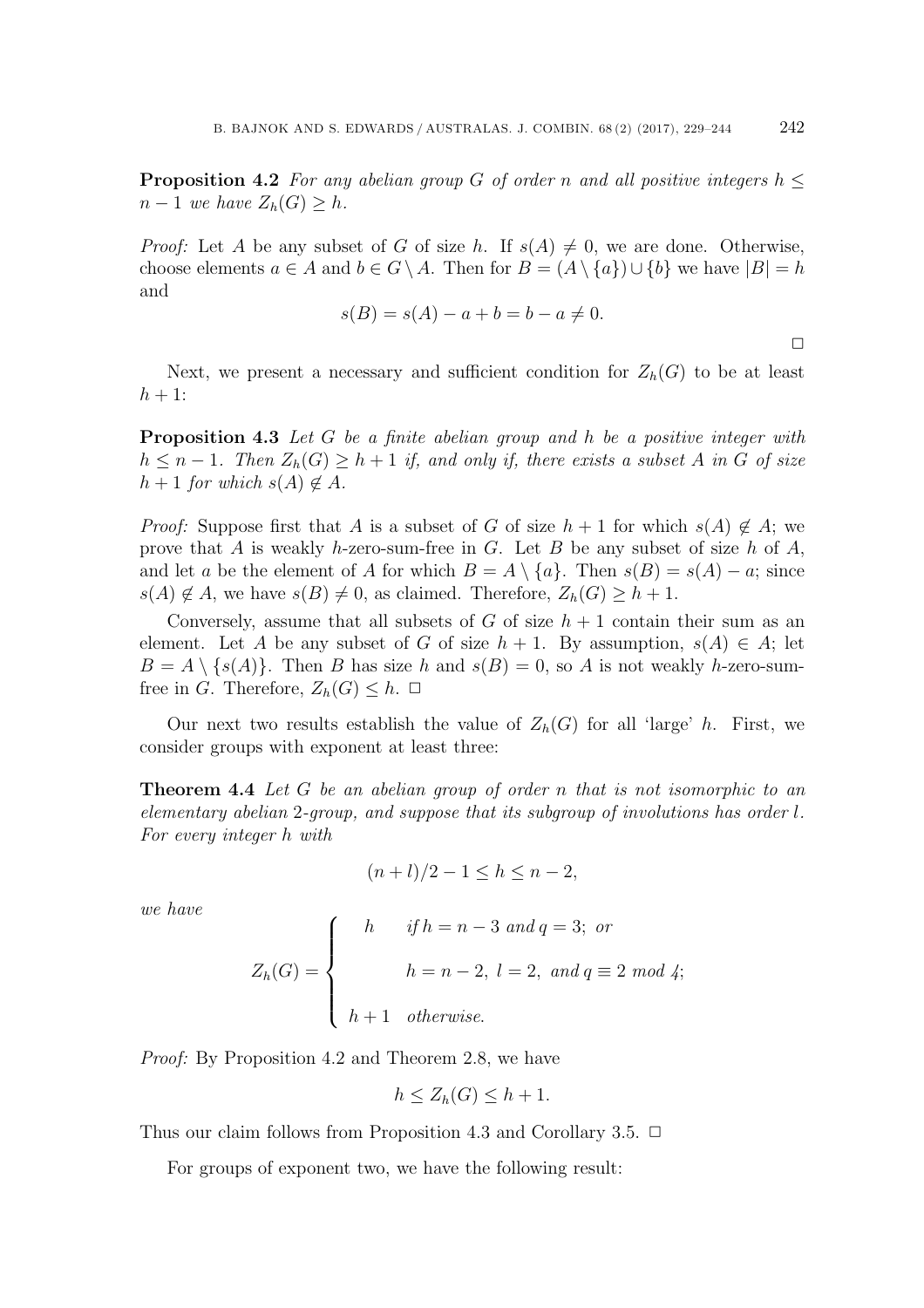**Theorem 4.5** *Suppose that G is isomorphic to an elementary abelian* 2*-group and has order*  $n = 2^r$ *, and let h be an integer with*  $n/2 - 1 \leq h \leq n - 2$ *. We then have* 

$$
Z_h(G) = \begin{cases} h & \text{if } h = n - 4; \\ h + 2 & \text{otherwise.} \end{cases}
$$

*Proof:* By Proposition 4.2 and Theorem 2.9, we have

$$
h \le Z_h(G) \le h+2.
$$

Therefore, our result will follow from the following two claims.

**Claim 1:** If *h* is a positive integer with  $h \leq n-2$  and  $h \neq n-4$ , then  $Z_h(G) \geq h+2$ . *Proof of Claim 1:* Let  $m = h + 2$ ; we then have  $3 \leq m \leq n$  with  $m \neq n - 2$ . Thus, by Corollary 3.4, *G* contains an *m*-subset *A* with  $s(A) = 0$ ; we will prove that *A* is weakly *h*-zero-sum-free in *G*. Let *B* be any *h*-subset of *A*; we assume that  $B = A \setminus \{a_1, a_2\}$ . Since  $a_1$  and  $a_2$  are distinct, we have  $a_1 + a_2 \neq 0$ , and therefore

$$
s(B) = s(A) - (a_1 + a_2) = a_1 + a_2 \neq 0.
$$

This proves our claim.

**Claim 2:** We have  $Z_{n-4}(G) \leq n-4$ .

*Proof of Claim 2:* Suppose that *A* is an arbitrary subset of *G* with  $|A| = n - 3$ ; we let  $A = G \setminus \{a_1, a_2, a_3\}$ . Note that  $a_1, a_2$ , and  $a_3$  are pairwise distinct, so no two of them add to zero, and thus  $a_1 + a_2 + a_3 \in A$ . Let  $B = A \setminus \{a_1 + a_2 + a_3\}$ . We then have

$$
s(B) = s(A) - (a_1 + a_2 + a_3),
$$

where

$$
s(A) = s(G) - (a_1 + a_2 + a_3) = a_1 + a_2 + a_3.
$$

Thus  $s(B) = 0$ , which proves our claim.  $\Box$ 

#### **References**

- [1] N. Alon, M. B. Nathanson and I. Ruzsa, Adding distinct congruence classes modulo a prime, *Amer. Math. Monthly* **102** (1995) no. 3, 250–255.
- [2] N. Alon, M. B. Nathanson and I. Ruzsa, The polynomial method and restricted sums of congruence classes, *J. Number Theory* **56** (1996) no. 2, 404–417.
- [3] B. Bajnok, The *h*-critical number of finite Abelian groups, *Unif. Distrib. Theory* **10** (2015) no. 2, 93–115.
- [4] E. Balandraud, An addition theorem and maximal zero-sum free sets in  $\mathbb{Z}/p\mathbb{Z}$ , *Israel J. Math.* **188** (2012), 405–429. Erratum, **192** (2012) no. 2, 1009–1010.